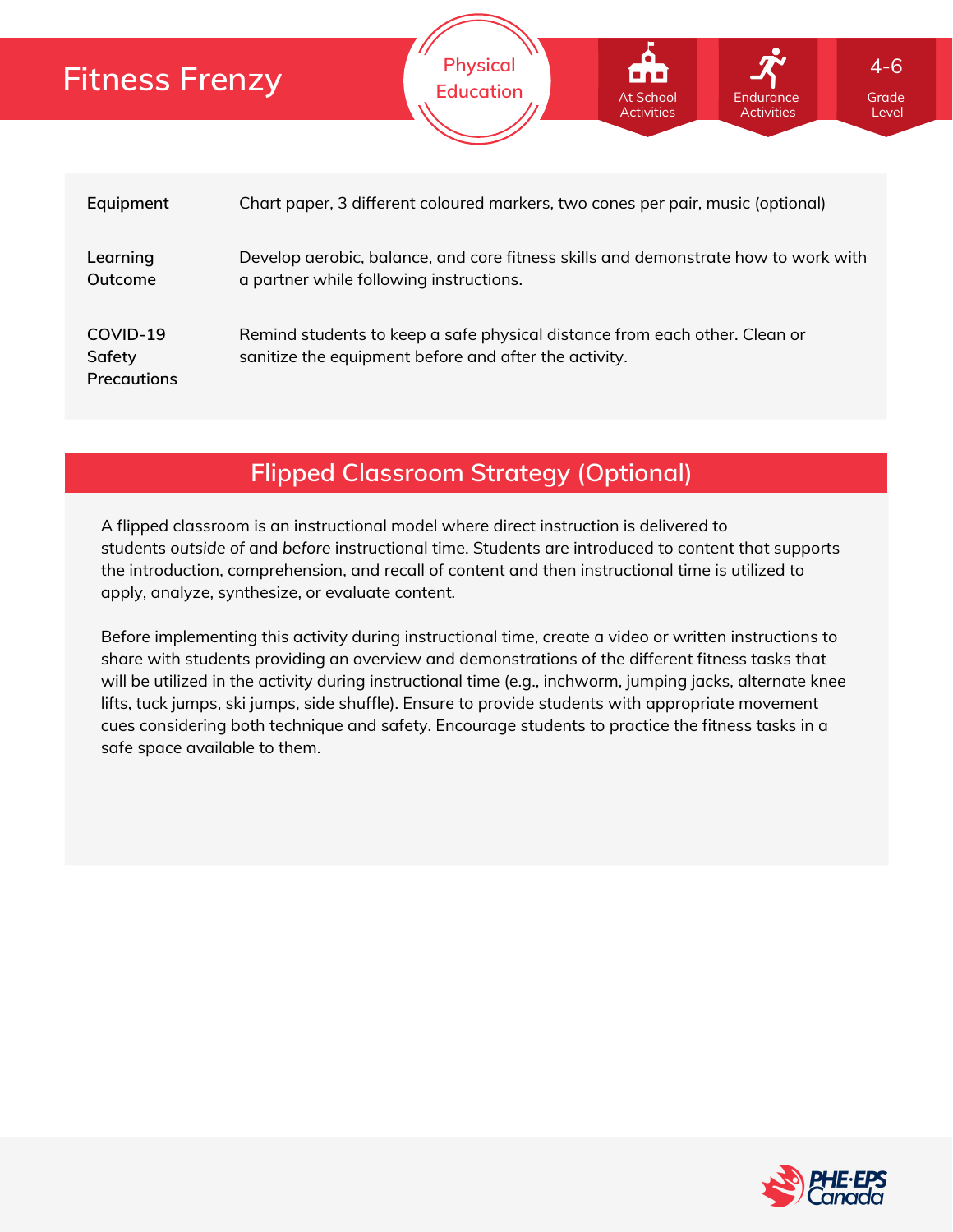

### **Activity Description**

Before the activity, write 6 fitness tasks on chart paper using three different coloured markers assigning two tasks per colour. Post the chart paper so it is visible to all students throughout the activity. Below is an example of fitness tasks to include on the chart paper.

| Colour       | Exercise                                                                                                                                                                                               |  |  |
|--------------|--------------------------------------------------------------------------------------------------------------------------------------------------------------------------------------------------------|--|--|
| <b>RED</b>   | inchworm x 4 (reach arms toward the ground, walk hands away from feet,<br>entering a plank-like position, before stepping your feet forward toward your<br>hands and returning to a standing position) |  |  |
| <b>RED</b>   | jumping jacks x 8                                                                                                                                                                                      |  |  |
| <b>BLUE</b>  | alternate knee lifts x 8                                                                                                                                                                               |  |  |
| <b>BLUE</b>  | tuck jumps x 5 (from standing position, jump up and touch knees with hands<br>at chest level)                                                                                                          |  |  |
| <b>GREEN</b> | slalom ski jumps x 6 (feet together, knees bent, jump from side to side)                                                                                                                               |  |  |
|              | side shuffle from cone to cone x 6                                                                                                                                                                     |  |  |

Set up cones around the playing area so there are enough cones for one partner from each pair to complete the side shuffle task when required.

If utilizing a flipped classroom approach, remind students of the different fitness tasks they practiced in the video or document. Remind students of the movement skills cues considering both technique and safety. If not utilizing a flipped classroom approach, introduce students to the various fitness tasks that will be utilized in the activity (e.g., inchworm, jumping jacks, alternate knee lifts, tuck jumps, ski jumps, side shuffle). Provide students with appropriate movement cues considering both technique and safety. Encourage students to practice the fitness tasks before beginning the activity observing them and providing appropriate feedback.

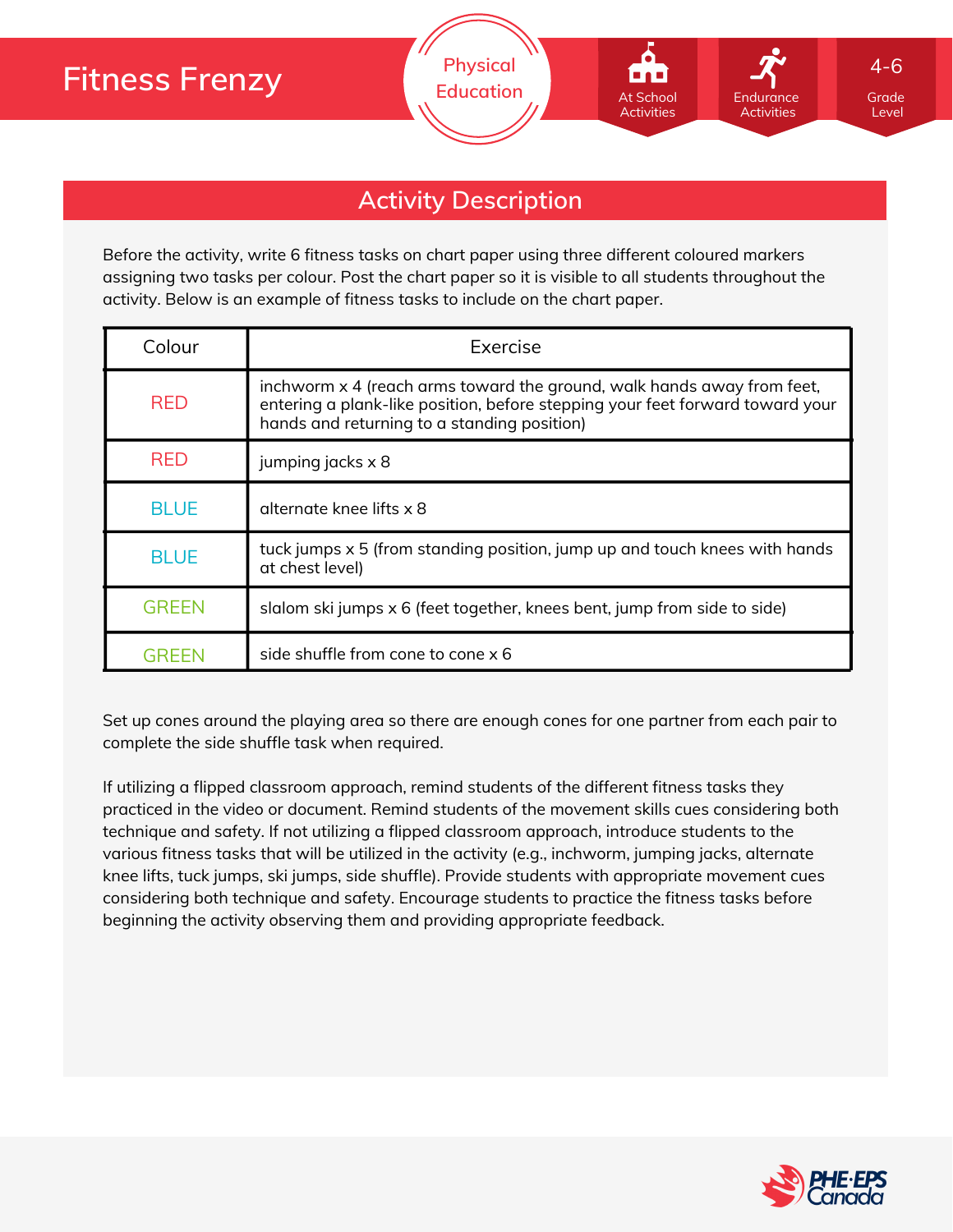# **Fitness Frenzy**

**Physical Education At School Endurance** Grade Level 4-6 At School Activities Endurance **Activities** 

### **Activity Description**

Divide students into pairs. Begin by asking students to move within the playing area using a chosen mode of locomotion (e.g., running, skipping, walking, wheeling, etc.). Note that students can move within the playing area away from their partner. At regular intervals, call out a colour, and students find their partner. Partners each choose to do one of the fitness tasks on the chart paper for the appropriate colour (e.g., if RED is called out one partner performs inchworms and the other performs jumping jacks). If using music, pause the music before calling out a colour. After completing the tasks, start the music again, and students begin moving through the playing area again utilizing a different form of locomotion. Encourage pairs to rotate between fitness tasks for each colour (e.g., if RED is called out again, partners complete the fitness task that they did not do the last time RED was called).

# **Physical Education Competencies Reflection Questions**



#### **MOVE**

**Develop psychomotor skills, tactics, and strategies that facilitate a variety of physical activities across diverse environments.**



### **THINK**

**Develop cognitive skills and strategies for a variety of movement contexts that facilitate critical thinking, decision making, and problem solving.**

**Develop affective skills and strategies that facilitate healthy and safe**



#### **relationships with themselves, with others, and with their environment.**

**FEEL**

#### **ACT**

**Practice behaviour skills and strategies that facilitate movement competence and confidence.**



Reflection is important to support learning during physical education. Consider asking students the reflection questions below and discuss the answers together.

- *What muscles or parts of your body had to move or work for each fitness task?*
- *How were you breathing at the start, during, and after the activity?*